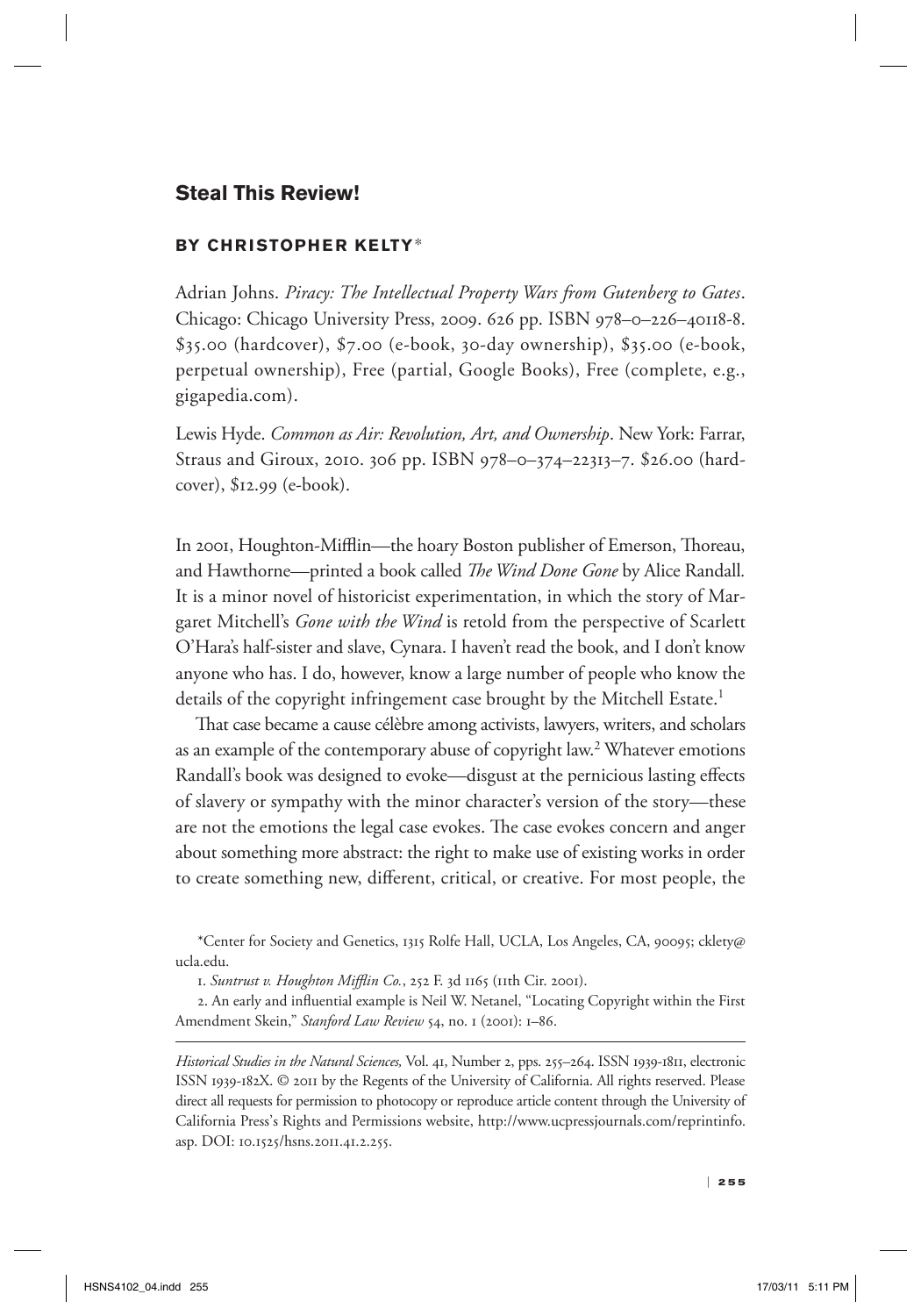book is not emblematic of the racial politics of a literary creation, as I imagine it was intended, but emblematic of a new culture war.

It is a strange kind of culture war, however. Gone is the angry talk about canons and multiculturalism, the fiery politics of Robert Mappelthorpe and Jesse Helms or the acrid debates about postmodernism. In their place has erupted a conversation more entangled in the abstruse techno-legal details of intellectual property law than the signifying practices of the subaltern. *The Future of Ideas*; *Free Culture*; *Remix*; *The Wealth of Networks*; *Copyrights and Copywrongs*; *The Public Domain*; *Copyright's Paradox, The Future of the Internet—and How to Stop It*; *Wired Shut*; *Access Denied*; *The Access Principle*; *Moral Panics and Copyright Wars*; and *Bound by Law*<sup>3</sup> : These books are not about any ideas in particular, but about the very possibility of ideas. Most of these books are heavily focused on the legal details of our current intellectual property system, for which *The Wind Done Gone* is emblematic of a diffuse anxiety about big corporations and their power, overly economistic approaches to culture and education, a homogenized entertainment culture, and unclearly articulated fears about creativity in an economy where *possessing* creativity is tantamount to feeding one's family.

To date, most of the scholarship in this culture war has been frankly activist concerned with changing policies, changing laws, or changing technology. New nonprofit organizations such as Creative Commons, Public Knowledge, or campus chapters of Free Culture lobby, propose alternatives, and stage protests.<sup>4</sup>

3. Lawrence Lessig, *The Future of Ideas: The Fate of the Commons in a Connected World* (New York: Vintage Books, 2001); Lawrence Lessig, *Free Culture: The Nature and Future of Creativity* (New York: Penguin Press, 2004); Lawrence Lessig, *Remix: Making Art and Commerce Thrive in the Hybrid Economy* (New York: Penguin Press, 2008); Yochai Benkler, *The Wealth of Networks: How Social Production Transforms Markets and Freedom* (New Haven, CT: Yale University Press, 2006); Siva Vaidhyanathan, *Copyrights and Copywrongs: The Rise of Intellectual Property and How it Threatens Creativity* (New York: NYU Press, 2001); James Boyle, *The Public Domain: Enclosing the Commons of the Mind* (New Haven, CT: Yale University Press, 2008); Neil Weinstock Netanel, *Copyright's Paradox* (New York: Oxford University Press, 2008); Jonathan Zittrain, *The Future of the Internet and How to Stop It* (New Haven, CT: Yale University Press 2008); Tarleton Gillespie, *Wired Shut: Copyright and the Shape of Digital Culture* (Cambridge, MA: MIT Press, 2007); Ronald Deibert et al., eds., *Access Denied: The Practice and Policy of Global Internet Filtering* (Cambridge, MA: MIT Press, 2008); John Willinsky, *The Access Principle: The Case for Open Access to Research and Scholarship* (Cambridge, MA: MIT Press, 2007); William Patry, *Moral Panics and Copyright Wars* (New York: Oxford University Press, 2009); Keith Aoki, James Boyle, and Jennifer Jenkins, *Bound by Law: Tales from the Public Domain* (Durham, NC: Center for the Public Domain, 2006).

4. Creative Commons (http://creativecommons.org/), Public Knowledge (http://www. publicknowledge.org/), and Free Culture campus chapters (http://freeculture.org/) (last accessed on 4 Mar 2011).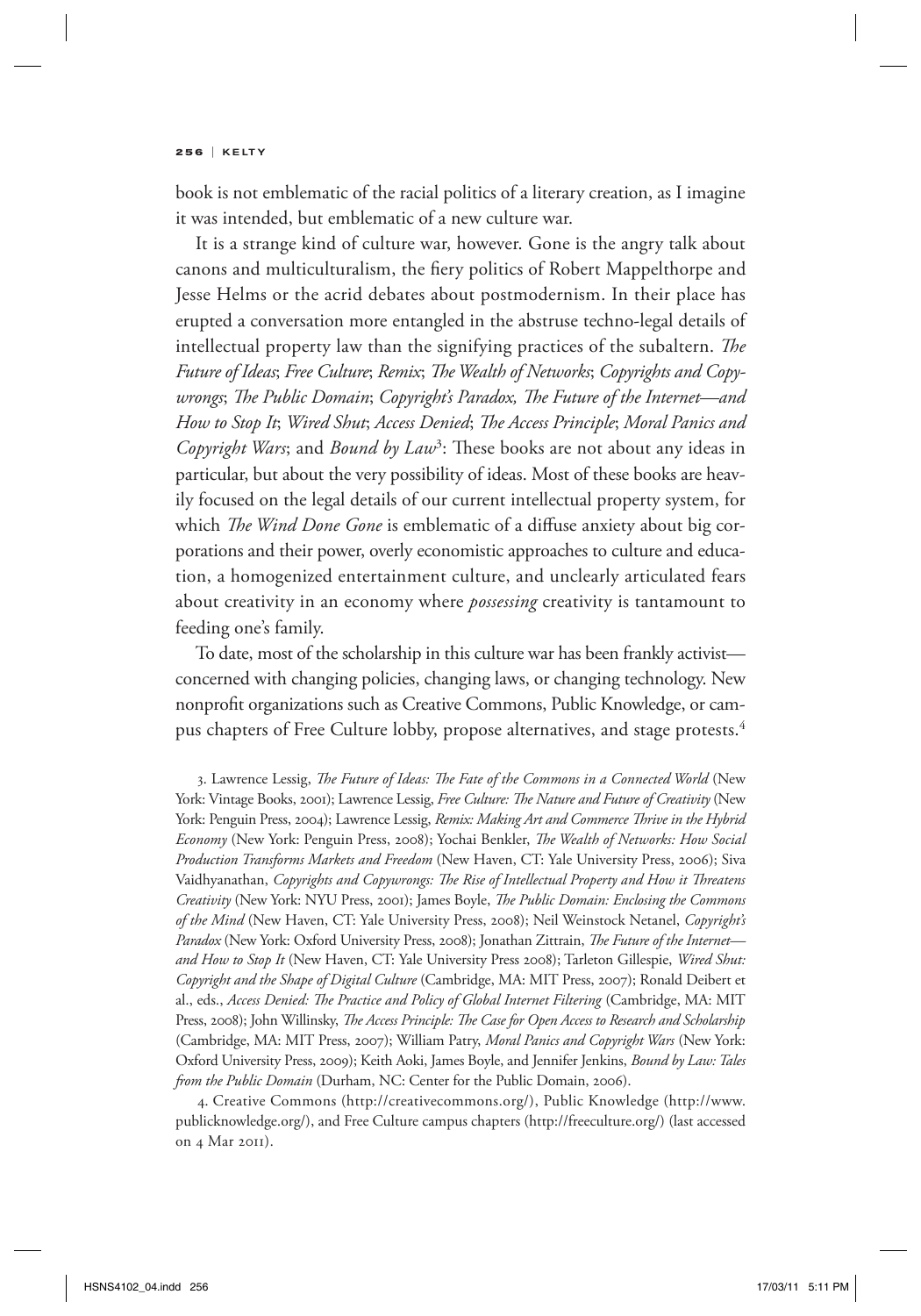Op-ed pieces about copyright law—once a most stultifying and unglamorous of legal callings—provoke outrage and debate. Into this fray, two new books throw history. And not just a little bit of history: 626 pages of it in the case of Adrian Johns's *Piracy*; and in Lewis Hyde's *Common as Air*, a cri de coeur that without knowledge of history there can be no cultural citizenship. Both books directly address themselves to this debate and to the audiences implied above not primarily to a scholarly community. Both books are arguably combatants in this new culture war, taking issue with the obvious falsehoods and abuses of history marshaled by the intellectual property industries today, proudly reaffirming forgotten principles and offering speculations for the future of intellectual property. These books are not Switzerland; they wear their stripes proudly.

One might guess that this earnest soldiering is driven by contemporary concerns with relevance, engagement, and public or popular history. Certainly it is a feature of publishing today (unremarked upon by either author) that presses and editors—no matter how virtuous the press—are much more interested in works with a wider, "transitional" popular audience than they are in scholarly monographs. And definitions of success in academia are increasingly changing to reflect this as well. Though many historians might see "popularization" as a scholarly concession, many more are likely to see it as essential to the survival of the discipline—as the only way to avoid irrelevance.

And yet, neither book is an easy read, and not only because the public today demands its history in 140-character chunks. While *Piracy* is written as if someone other than Simon Schaffer might read it, it's nonetheless likely that most readers will have to make due with a partial appreciation of the depth and breadth of Johns's knowledge. The book contains seventeen chapters of richly detailed episodes spanning 400 years of history: from a story of the invention of piracy and literary property (the Restoration dispute between Richard Atkyns and the Stationers' guild), to the origins of peer review in the Royal Academy, to Ireland, America, and international intellectual property treaties, to the late nineteenth-century policing of sheet music printing, to the late twentieth-century practice of "phone phreaking."

Hyde's *Common as Air* is, by its orientation, publisher, and marketing, a "popular book," but it too builds a difficult and crystalline argument that a commons in intellectual property is essential to the possibility of a democratic republic. Hyde's erudition is well known, and his skill in making complex ideas accessible to be envied; but as he himself notes, not everyone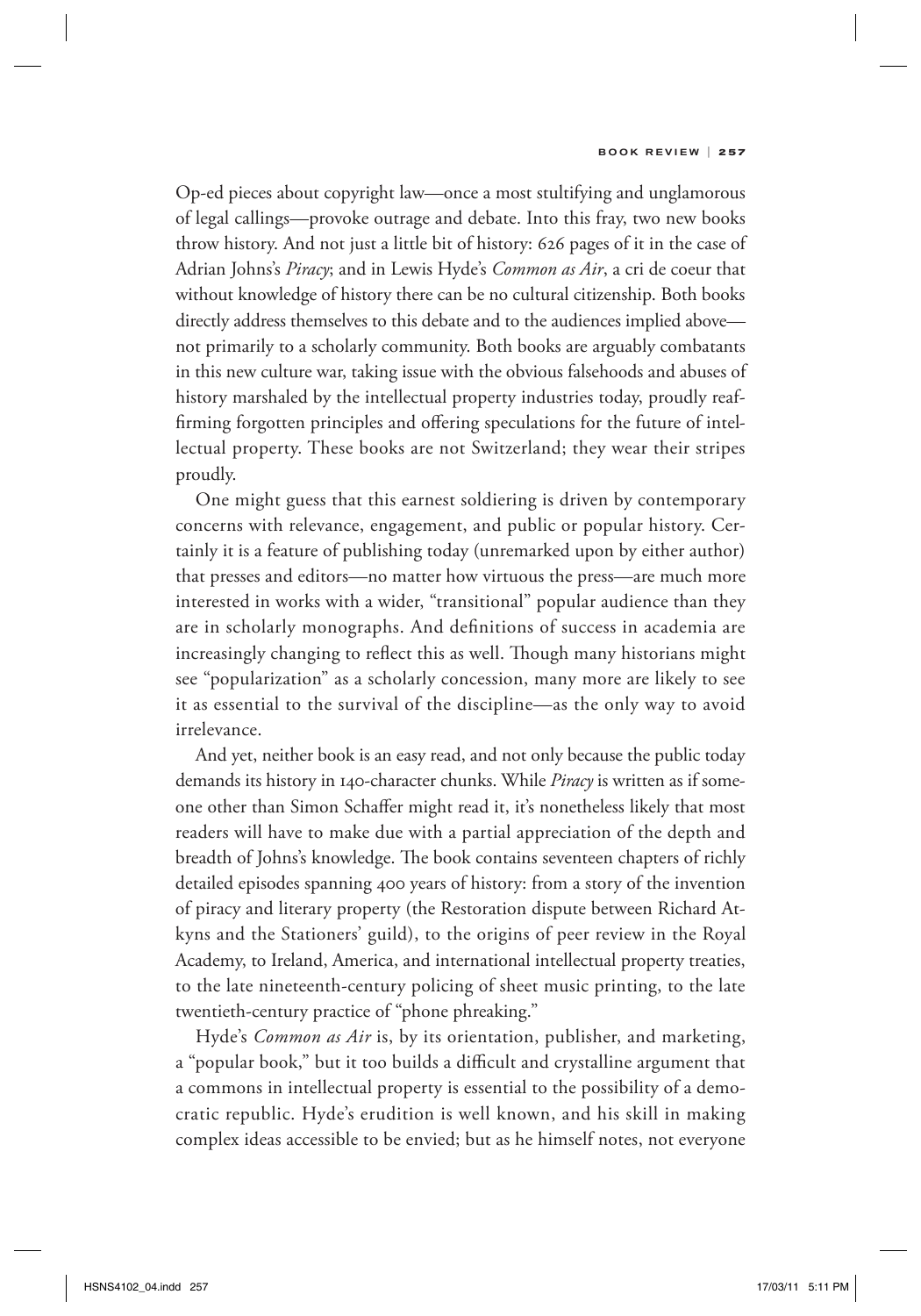enjoys the "pleasures of subtle thought" necessary to become a citizen on his terms.<sup>5</sup>

Even more complicated, both books also seem to launch salvos at their own side: those against the expansion of intellectual property. In Johns's case this is clearest: he takes aim at the relentless overemphasis (especially by legal scholars) on laws, regulations, and technology as the motors of history. *Piracy* is not a history of the writing of laws, their passage in legislatures, or dispute in the courtroom. Instead it revels in stories of how intellectual property laws (and their precursors) have been used, policed, challenged, ignored, contested, arbitraged, or abrogated in practice. It's one thing to point out that laws stand or fall by what people do in relationship to them, but what Johns's book does is to put those effects on display to scholars, legislators, judges, and politicians for whom this simple fact is all too easily forgotten, even by those contesting the expansion of the current regime.

Johns repeatedly reveals that the laws and systems of policing do not precede, but emerge in response to, a heated cultural and historical negotiation of values. Hyde for his part tries to explain in more detail what the content of those values are, and where they come from in our past. And while he seems less interested in correcting the perceptions of legal scholars and reformers, his work nonetheless stands as the first real attempt to give historical and cultural form to the idea of a commons—a concept much relied on in these culture wars to designate that collection of ideas, texts, materials, and performances from which we are said to proceed, and to which we ought to return.

Irony, therefore, might be too weak a word to describe this state of affairs: two books containing rich and complex ideas, whose aim is to intervene in a popular cultural war about the very possibility of forming, and circulating freely, rich and complex ideas. Such ideas might simply go unheard (a fate scholars know all too well); but should they be heard, how would we measure their impact? Is the test of the ideas their acceptance, or is it their accessibility, circulation, appropriation, or remixability?

5. Hyde's most well-known work, *The Gift: Imagination and the Erotic Life of Property* (New York: Vintage Books, 1979), skillfully weaves anthropological and historical writing on gift exchange, currency, and theories of property and value together with analyses of Whitman, Pound, and others. A later work, *Trickster Makes This World: Mischief, Myth, and Art* (New York: Farrar, Straus and Giroux, 1998), does the same with the mythological figure of the Trickster. Tying all three works together is a close attention to the ethics of exchange and obligation in the creative process.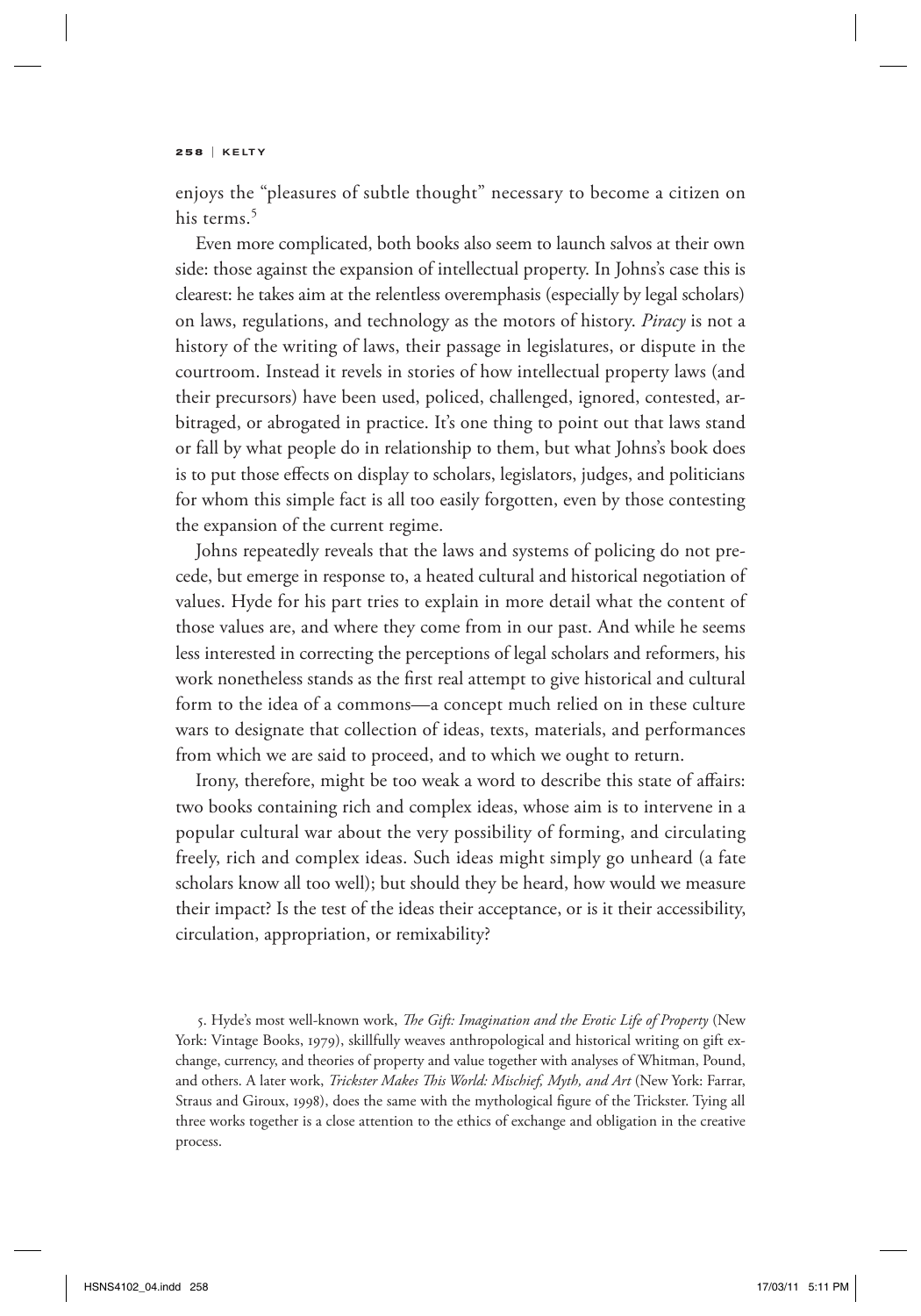Consider Johns's book. Or rather, consider my experience of reading it. The editors of this journal had sent me a copy of the physical thing—we still entertain this small courtesy. But I already had a copy—not a physical one but one provided by the University of Chicago Press as a "free e-book," part of a marketing scheme to introduce scholars to the digital format they offer, something called "Adobe® Digital Editions." After a half-hour of clicking through licenses, downloading software, and repeatedly revisiting the University of Chicago website, I had a complete copy on my office computer. I promptly read Chapter 1, which begins with a startling story not of literary piracy, but of the nearly total piracy of *an entire firm*. It then goes on to introduce the very broad themes of the book. It discusses the necessity of an historical approach to piracy (but of course). It singles out two common and incorrect assumptions about piracy (that it is of recent origin and that it derives from intellectual property law) and at which Johns launches a first volley: "To be blunt, these assumptions are false in fact, and iniquitous in their consequences" (6). It proposes that piracy has always been entangled in a tension between state power and that of the artisans and partisans of the business of printing—first as a guild craft, later as a full-fledged industry, and today as the very motor of our economy.

By then it was time to leave my office, which turned out to pose a problem for reading Chapter 2. I sought to transfer my free e-book from my office computer to my laptop or my mobile device, an act either technically impossible or legally forbidden. (I'm not entirely sure which, nor am I sure if there is a difference any longer.) I was reduced to the unglamorous task of actually reading a very large book, on the bus, while surrounded by my hypermodern fellow citizens. As they texted, scrolled, swiped, and pinched, I read. I read Chapters 2 and 3, wherein the story of the invention of piracy and of literary property are told, the importance of the Register of the London Stationers' Guild is explained, and the late seventeenth-century chaos of the British Isles is narrated through the struggle to establish a system of printing and bookselling that could reconcile the revolutionary principles of liberty and property. Through this, Johns gives body and context to the passing of the Statute of Anne (frequently called the first copyright law, though the term is an anachronism), and drives home the point that it was piracy that drove the law of literary property, and not the reverse.

At home I read Chapters 4 and 5. They deal respectively with the operations of reading in the Royal Society (and the origins of peer review and scientific journals) and the invention of pharmaceutical piracy, the similarities of apothecaries and authors, and the problems of purity and propriety that led to a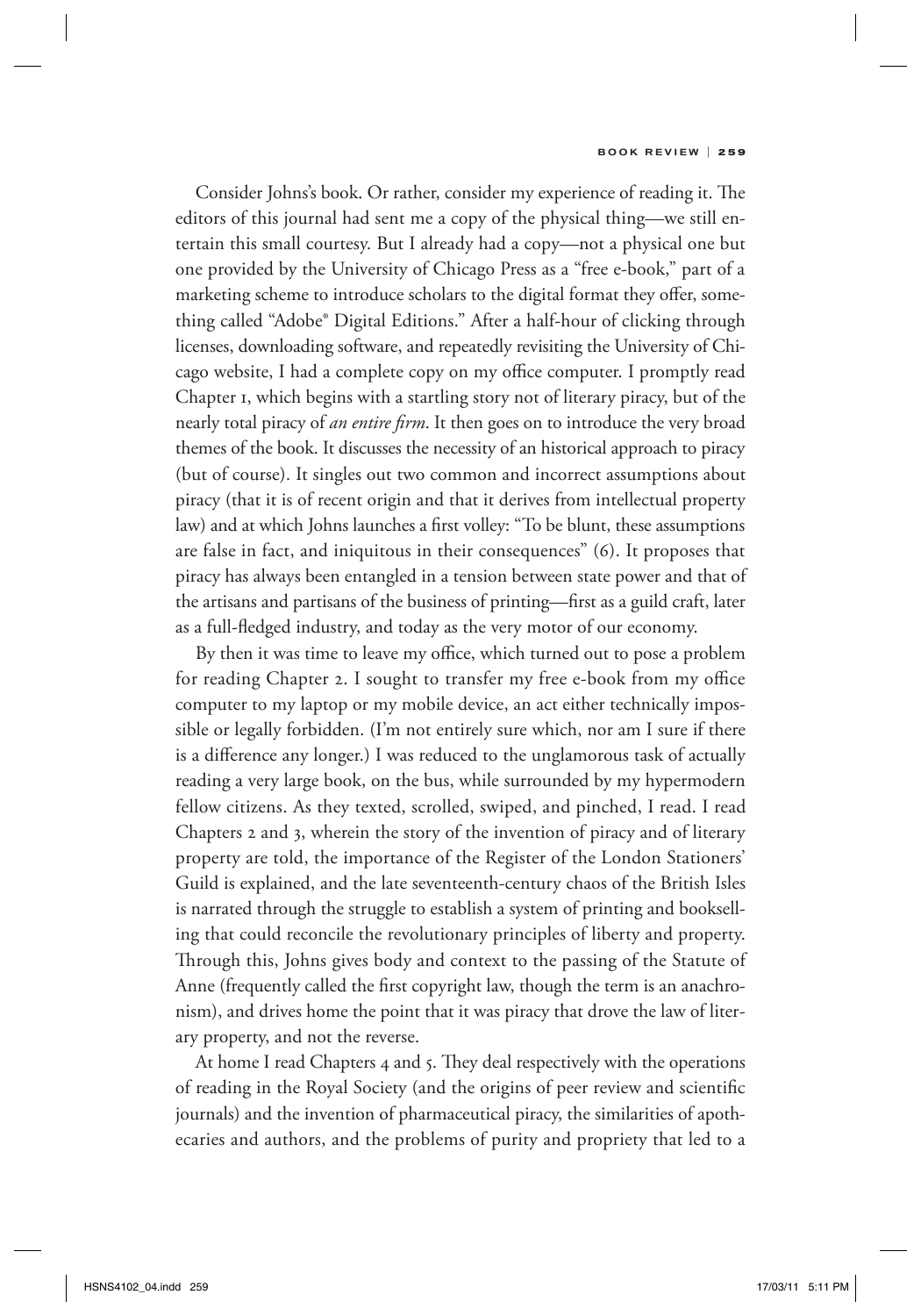medical patent system. Still frustrated by my experience with Adobe's "Digital Edition," sitting idly and uselessly on my office computer, I opened my laptop to search for other forms of the book. I could buy a Kindle version, but I would have to buy a Kindle. I could appropriate my spouse's iPad and buy the ePub version from Apple, but she was "reading a paper." I opened the Google Books version, but despite their monumental hubristic vision of a universal library (the eerily similar origins of which are discussed in Chapter 9 in a delightful story of the bizarre William Brydges concerning the relationship of genius, publication, and copyright and the requirements of "universal deposit" in libraries, which he opposed), I was allowed only Chapters 1–5, which I'd already read.

In a mood of desperation, emboldened by the stories I'd read so far, I visited one of the dozens of websites that specialize in the illegal distribution of scanned, OCR'd, pirated, and leaked PDFs of books. Johns's book, no doubt on account of its content, was immediately available for my disobedient delectation—and much easier to transfer among computer, laptop, and mobile phone. It's entirely possible some enterprising undergraduate had downloaded the free e-book version and, having more time and undoubtedly more hackish skills than I, cracked the Adobe software designed to protect their content from misappropriation (things like printing the book, transferring it between two computers, or annotating it), and uploaded a clean copy to the cacophonous cloud of our contemporary piratical ecumene.

Speaking of which, much has been made of America in the nineteenth century as a "pirate" nation. Usually in this new culture war, it is a fact trotted out in order to denounce America's contemporary global policing of intellectual property as an unfair restriction on the development of other nations, who might want to similarly engage in such activity. From this perspective, piracy is often seen as a model of development, not an unquestionably criminal activity. As you might suspect, this story contains some truth, but the reality is considerably more detailed. Such is the story I read—in my pirated copy—in Chapters 7 and 8. The case of Ireland, a "land without property" in which a vibrant literary marketplace nonetheless thrived, represents the first appearance of such an argument—and the first instance of the successful replacement of an indigenous customary system, labeled *piracy* by London (natch), with a legal system of copyright. America, of course, represents the continuation of this struggle—and a key point of comparison between Hyde's book and Johns's.

According to Hyde, America was most certainly a pirate nation: and we should be damned proud of it. Chapter 5, "Benjamin Franklin, Founding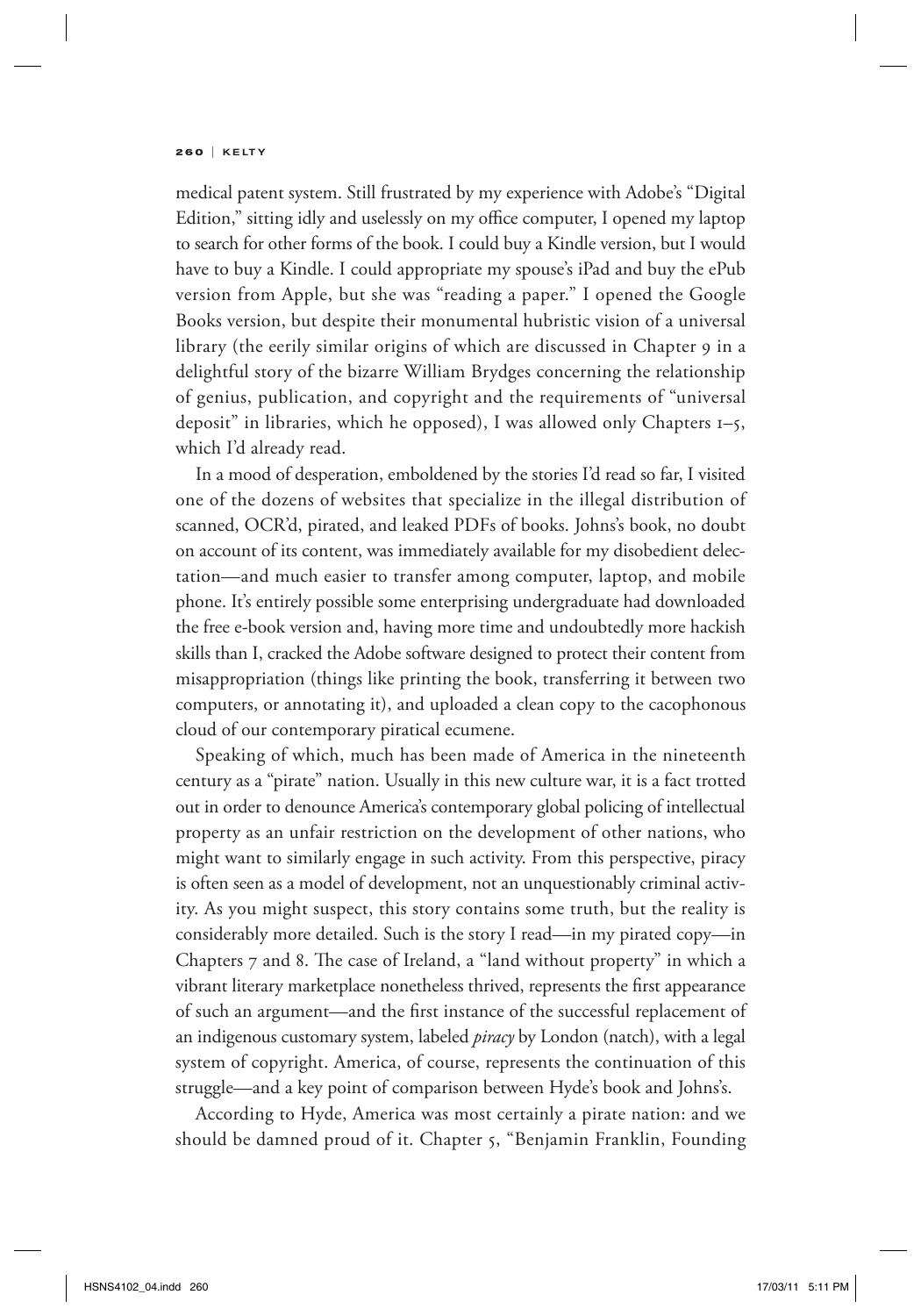Pirate," spends no small amount of space detailing the ways in which Franklin's practices of research, publication, and the importation of both books and people who could print books would look to today's industries like outright theft. On the contrary, to Hyde they serve as a pure expression of civic republican freedom. Whereas Johns steers mostly clear of the ideological debates in the American story, Hyde brings out the details of John Adams's feelings about the Stamp Act: it was not taxation as such which offended Adams, it was that a *stamp tax* was a tax on communication itself, and as such a direct attempt to restrict speech and thought.

In this republican spirit, I note that my pirated copy of *Piracy* granted me several new freedoms—freedoms from the arbitrary power of Adobe, Apple, and Amazon. I could cut and paste from, print from, and search within the book the entire book. So at home a few days later, preparing for a trip overseas, I weighed (quite literally) the option of bringing the PDF on my mobile device, or the immobile encumbrance itself, with the option of printing out Chapters 10 and 11 to read (and scribble thereupon) on the plane. I opted for the last, only to later misplace the pages and my notes, which will account for my failure to review those particular chapters here (I do remember they were good).

I'd already read Chapter 12 in its original form in *Daedalus*—it is the story of the first "pirate hunters"—police forces specifically charged with hunting down and exposing sheet music printers, and about which Johns makes the point that piracy is always about which of several competing commercial networks will become the legitimate one. Chapter 13 I had read (and taught) in unlicensed manuscript form—the story of "listener pirates"—those unruly early twentieth-century experimenters who tuned in to early broadcast radio without a license to do so, and the development of the British Broadcasting Corporation's response, as well as its surprising connection to Ronald Coase's notion of "externalities" in a market.

All of this simply to point out that, without much effort, I acquired (and in various ways dis-acquired) a half-dozen different versions of the text—and spent no money doing so. Four of these versions (i.e., the various copies of the published work) are *identical* in terms of content—this is not a question of variorum editions. What is at stake is the *form* of these texts, in the sense of their technical containers, their legal existence, and the modes of circulation they are permitted to follow or not. It is the intense cultural and political negotiation over this formal structure that makes up the *content* of Johns's book and the diversity of versions is one sign of a contemporary destabilization of that form.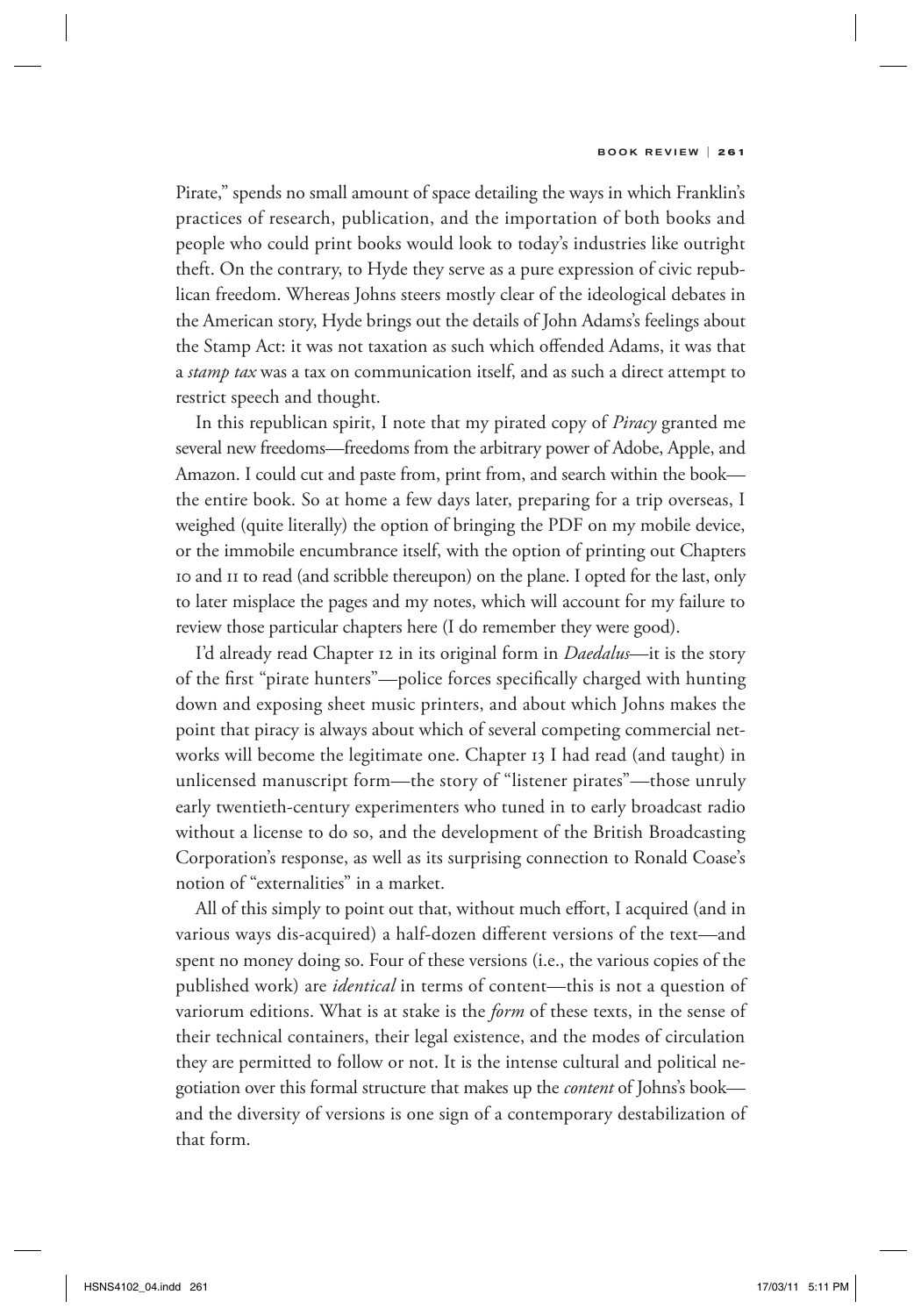The fact that I paid no money is at the heart of this instability. Both books under review are concerned with the tension between commerce and creativity; both books are troubled by the paradoxes of a commercial commons: on the one hand it is the industry of printing that enables the circulation of ideas in the first place; on the other, it is the same industry that constantly seeks to restrict them through the laws of literary and intellectual property. Such a tension drives the University of Chicago both to send out gratis copies for reviewers and to experiment with forms provided by Adobe, Amazon, or Apple. Such a tension should, one might expect, drive authors like Hyde to opt for a more openly accessible form.<sup>6</sup>

It is Hyde in fact who identifies the struggle over a commons as a new culture war—and specifically one that affects a "cultural citizenship" that depends on "knowing the history of that debate not just well enough to follow the argument but well enough to *engage* with it" (6). His example of this war is not *The Wind Done Gone* but the entirely more insidious campaigns waged by the Motion Picture Association of America to indoctrinate grade school children with false information and misleading role-playing exercises concerning theft, property, and creativity. Without readily available, commonly read works that contradict and counteract the effects of such propaganda, Hyde suggests, our very capacity to act as citizens is at stake.

The language of "commons" has become more or less ubiquitous in this culture war, but it has rarely—perhaps never before Hyde—been considered in its proper historical light. Hyde's book thus performs a kind of mediation or arbitrage between the work of historians of the early modern period (Hyde relies heavily on the work of J. M. Neeson in this respect) to expound on how the medieval commons in pasturage and agriculture functioned, and how that metaphor might work in the case of contemporary creativity and intangible goods.<sup>7</sup>

To explain the specificity of the idea of commons, Hyde treats it from the perspective of property. A commons is a peculiar form of property organized

6. Perhaps paradoxically, in Hyde's case, the notice reads simply "©2010 Lewis Hyde, all rights reserved." Culture warriors everywhere are arguing that especially scholars, but also novelists, musicians, filmmakers, and others should be rolling back those rights in the service of feeding a robust commons. Many of the books listed in footnote 3 above are made freely available under open copyright licenses, as well as being published in conventional form. My own work, *Two Bits: The Cultural Significance of Free Software* (Durham, NC: Duke University Press, 2008, http:// twobits.net/), also followed this path.

7. J. M. Neeson, *Commoners: Common Right, Enclosure and Social Change in England, 1700– 1820* (Cambridge: Cambridge University Press, 1993).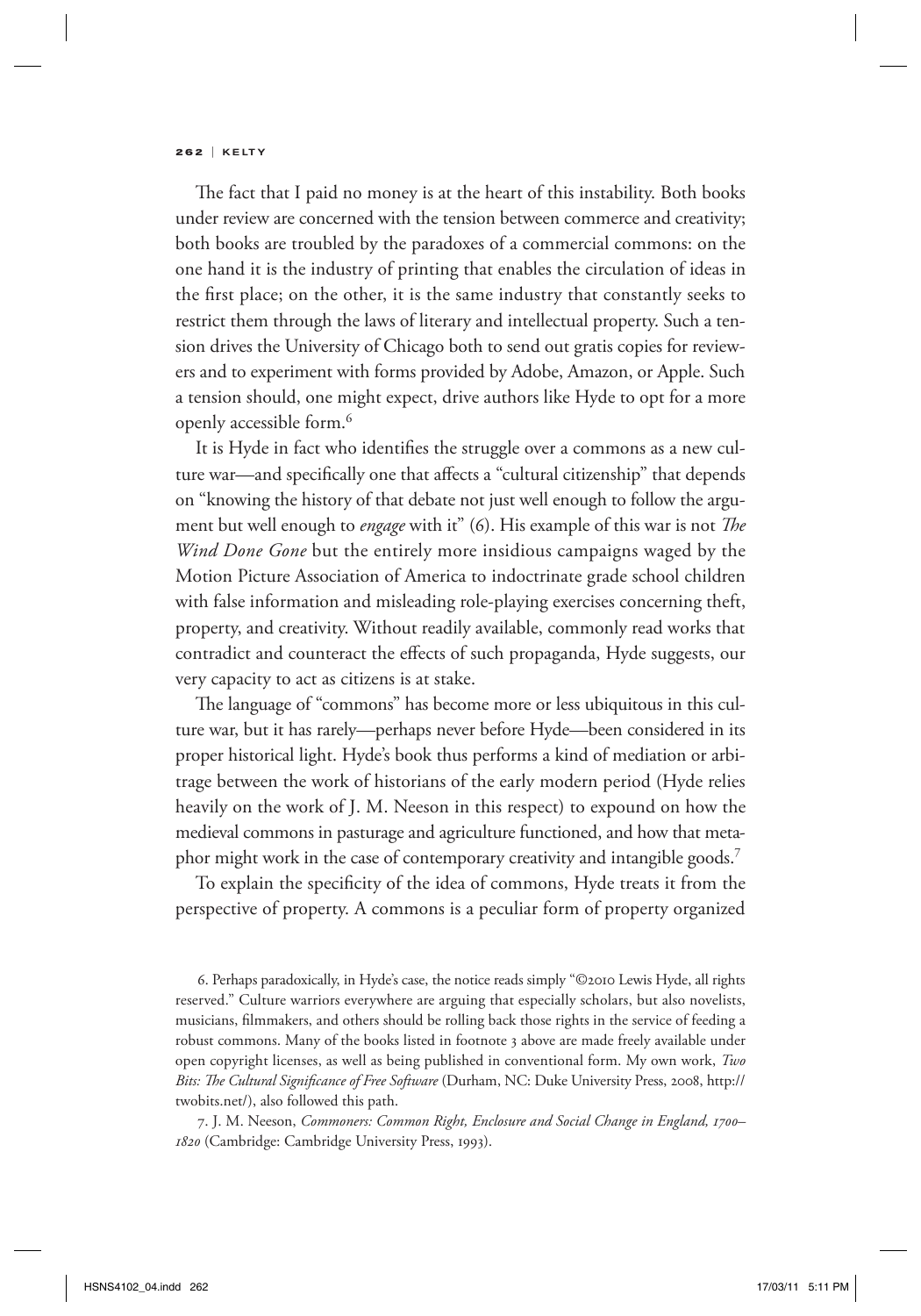around a set of things, sanctioned actions, and social relations. Commoners are not individuals, therefore, but "a species of public being." The rules operative for these public beings are "stints" governing common use of land, a most important feature of which is the ritual practice known as "beating the bounds," when mobs of villagers would march around destroying any fences or encroachments improperly placed. Enclosure destroyed this system, even as it freed individuals from a confinement and tutelage that, as Hyde notes, it is hard to feel much nostalgia for.

The now standard story of a "second enclosure" (told in Chapter 2) is the story of the growth of the intellectual property system from its origins in the eighteenth century to its fantastic expansion in the last thirty years. For many scholars, like James Boyle, who famously proposed the idea of a second enclosure movement, this enclosure is a detriment, not a liberation, and it demands resistance.<sup>8</sup> Hyde is the first person to argue why: because the very foundations of democratic republican government depend upon a commons in intellectual creations.

This is more than a claim for free speech and freedom of press—those rights (literally) go without saying in his book. Rather, Hyde's argument is that if there is a property right in intellectual productions of any kind, it is an "alloidial estate"—a notion that mixes private sovereignty over property with an obligation to public service. Such a notion is enshrined (however imperfectly) in the patent system itself: in return for a limited monopoly on something, inventors are obligated to make the designs publicly accessible.

For Hyde this version of "civic republicanism" is central to American identity and freedom—and it demands that we create not so much virtuous citizens as virtuous *systems*, such as the "incentive system" of intellectual property. In Hyde's compelling portrait, patents do not give inventors an incentive to create, they give an inventor an incentive to *give back to the commons.* Johns, for his part, seems less convinced of the pat certainty of this vision. His stories reveal a much rockier terrain—no doubt because of the scale of his analysis, but also because the book so frequently insists that what matters is the renegotiation of concrete laws and systems of intellectual property management and defense, and not the principles or the philosophies that supposedly precede them. Hyde's account is subtle, specific, and true to historical sources, but it remains

<sup>8.</sup> James Boyle, "The Second Enclosure Movement and the Construction of the Public Domain," *Law and Contemporary Problems* 66, nos. 1/2 (2003): 33–74. Boyle, incidentally, attributes the idea for the comparison more generally on p. 12, n. 7.